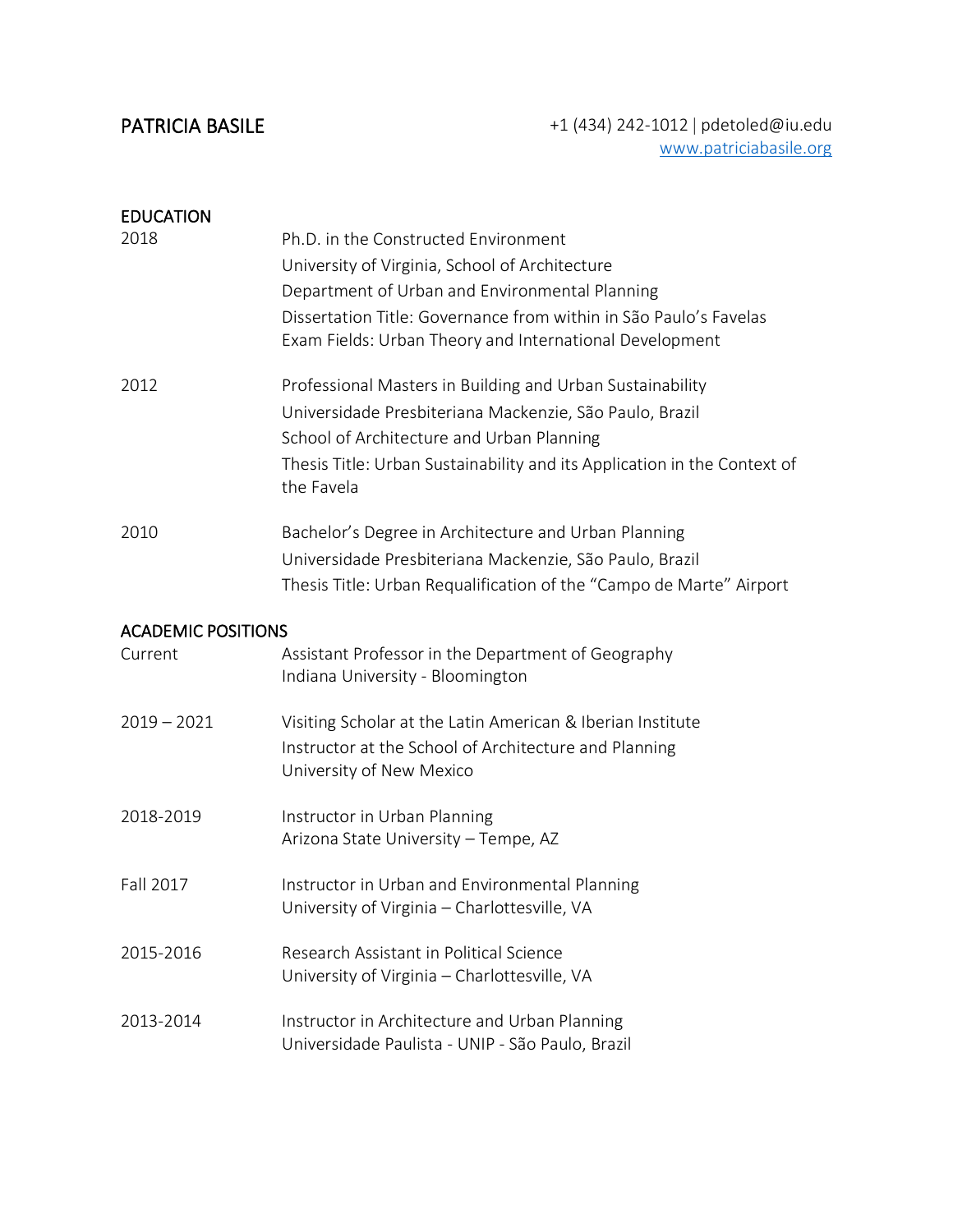## PUBLICATIONS

## Published Refereed Publications:

Basile, P. and Ehlenz, M.M. 2020. "Examining Responses to Informality in the Global South: A Framework for Community Land Trusts and Informal Settlements." *Habitat International*: 96. <https://doi.org/10.1016/j.habitatint.2019.102108> (2020 Impact Factor: 4.300; JCR Q1)

## Refereed Publications Under Review:

- Basile, P. "Vulnerability, resistance, and collectivity in Brazilian favelas: Surviving the threats of the COVID-19 pandemic and the state's necropolitics," revise and resubmit.
- Basile, P. "Community Self-governance in São Paulo's Informal Settlements through the PAA Framework," revise and resubmit*.*
- Reyes, A. & Basile, P. "Implications & Evolution of Housing Financialization in Brazil & Mexico," revise and resubmit.
- Ribeiro, T.F. & Basile, P. "Community Land Trusts in Latin America's Informal Settlements: An Approach for Community Implementation," under review.

Refereed Publications in Preparation for Submission (2021):

Basile, P. & Reyes, A. "Civic Responses to the Financialization of Housing: A Comparative Study of Housing Struggles in Mexico and Brazil," in preparation for submission.

## Non-Refereed Publications:

[Maziviero,](https://www.facebook.com/maziviero?__cft__%5b0%5d=AZUerM7UOtvKhXvXcXde9BxYthN5p6sCOCJFxtoHOY_nF3Z2VCQwfyDy1fh8ddH4uqEy7O1lHMxbR1709enrHBG1uU-62j3C2onRcN6mk-eBFalHQ5tRgXbxc-OtnH7zLmN0M_AX9Fzs8TyN-DNDKssM&__tn__=-UC%2CP-R) M.C., Basile, P., Fidalgo, T. 2021. "Em Caxambu (MG), a necessidade de preservação de um patrimônio immaterial" (In Caxambu (MG), the need to preserve an intangible heritage), *Carta Capital – BR Cidades.*

- Basile, P. & Ehlenz, M.M. 2020. "Examining Responses to Informality in the Global South: A Framework for Community Land Trusts in Informal Settlements," in Davis, J.E., Algoed, L., & Hernández-Torrales, M.E. (eds.). *Community Land Trusts and Informal Settlements in the Global South: A Common Ground Monograph.* Terra Nostra Press.
- Basile, P. and Mayrink, P. October 2019. "The Growth of the Global CLT Movement, Part 5: In Puerto Rico, a Favela-CLT Gains Global Recognition," *RioOnWatch.*
- Basile, P. and Mayrink, P. June, 2018. "'What about the People?' and Sustainable Community Development in Rio, Part 2 – Planning Tools [Book Review]," *RioOnWatch*.
- Farnham, K. & Basile, P. June, 2018. "'What about the People?' and Sustainable Community Development in Rio, Part 1 – Defining Resilience [Book Review]," *RioOnWatch*.
- Basile, P. 2018. "The right to the city as a call to action." *Spine - Urban and Environmental Planning*.
- Basile, P. 2016. "The "State of Exception": Rio de Janeiro's Olympic Games and Housing Evictions." *Catalyst: Urban Uncertainties*.

# GRANTS AND FELLOWSHIPS

Spring 2021 Antipode Foundation

"Right to the Discipline" grant proposal submitted – unfunded. Alternative Forms of Property in Latin America In partnership with Maria Carolina Maziviero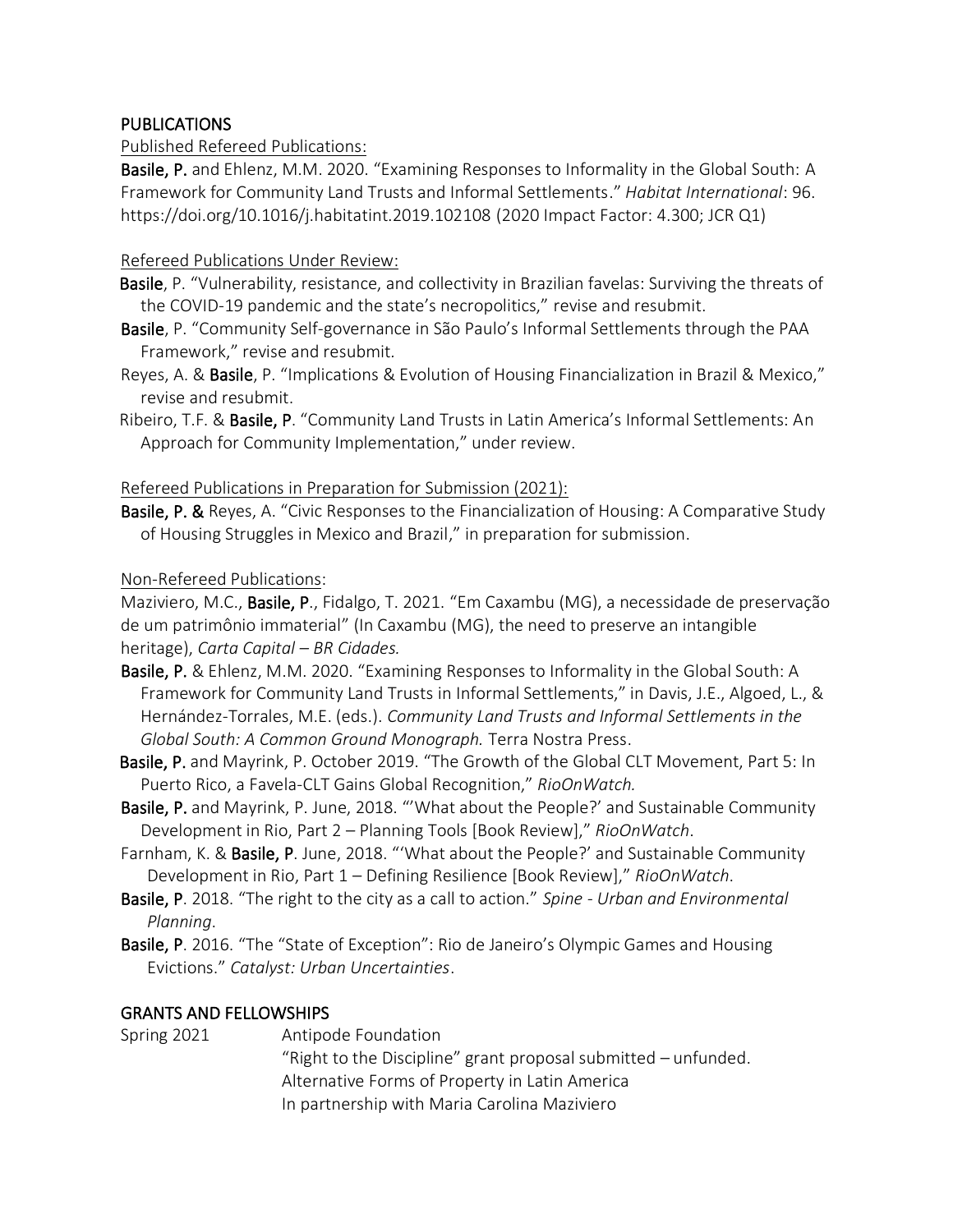| Fall 2020   | University of Virginia - Global South Lab<br>In partnership with Matthew Slaats to develop a course focused on the<br>emergence and growth of solidarity economies in the Global South.<br>Course Development Funding - Awarded: \$3,000.00 |
|-------------|---------------------------------------------------------------------------------------------------------------------------------------------------------------------------------------------------------------------------------------------|
| Spring 2018 | University of Virginia Americas Center Graduate Student Fellowship<br>Awarded: \$6,000.00                                                                                                                                                   |
| 2017-2018   | Lincoln Institute of Land Policy Graduate Student Fellowship on Land<br>Policy and Urban Development in Latin America<br>Awarded: \$10,000.00                                                                                               |
| Fall 2017   | Funding to attend the Lincoln Institute of Land Policy and Urban<br>Development in Latin America research seminar (Buenos Aires)<br>Awarded: Transportation and lodging                                                                     |
| Fall 2017   | Lincoln Institute of Land Policy C. Lowell Harris Dissertation Fellowship<br>Unfunded                                                                                                                                                       |
| Fall 2017   | UVA Institute of the Humanities & Global Cultures<br>Course Development Funding - Awarded: \$3,500.00                                                                                                                                       |
| Spring 2017 | UVA School of Architecture Ph.D. Research Grant Award<br>Awarded: \$500.00                                                                                                                                                                  |
| Fall 2016   | UVA Center for Global Inquiry and Innovation Grant for Graduate<br><b>Student Research</b><br>Awarded: \$1,000.00                                                                                                                           |
| 2016-2017   | UVA School of Architecture Student Research Grant<br>Awarded: \$1,000.00                                                                                                                                                                    |
| 2014-2018   | Science Without Borders Scholarship - CAPES Foundation<br>Awarded: full tuition, health insurance, enrollment fees, and living<br>support for four years of doctoral studies                                                                |
| 2014-2017   | UVA School of Architecture Graduate Student Fellowship<br>Awarded: \$8,000.00 per year for three years                                                                                                                                      |

## HONORS & AWARDS

| Spring 2019 | Nominated by students to the ASU College of Liberal Arts and Sciences   |
|-------------|-------------------------------------------------------------------------|
|             | Outstanding Instructor                                                  |
| 2014        | UVA Center for Global Health "Innovations for Appalachian Youth Health" |
|             | Case Competition                                                        |
|             | Winner - Awarded: \$100.00                                              |

# PRESENTATIONS

- *Community Self-governance in São Paulo's Informal Settlements Through the PAA Framework*. Prepared for the Association of Collegiate Schools of Planning (ACSP) Conference. November 2020.
- *Decolonizing Planning in Brazilian Favelas.* Prepared for the Decolonizing Planning in Latin America Mini conference. Online. July 2020 (presented in Spanish).
- *Reconceptualizing Favelas: Beyond Precariousness, Disorder, and Illegality*. Prepared for the Urban Affairs Association (UAA) Conference. Los Angeles, CA: April 2019.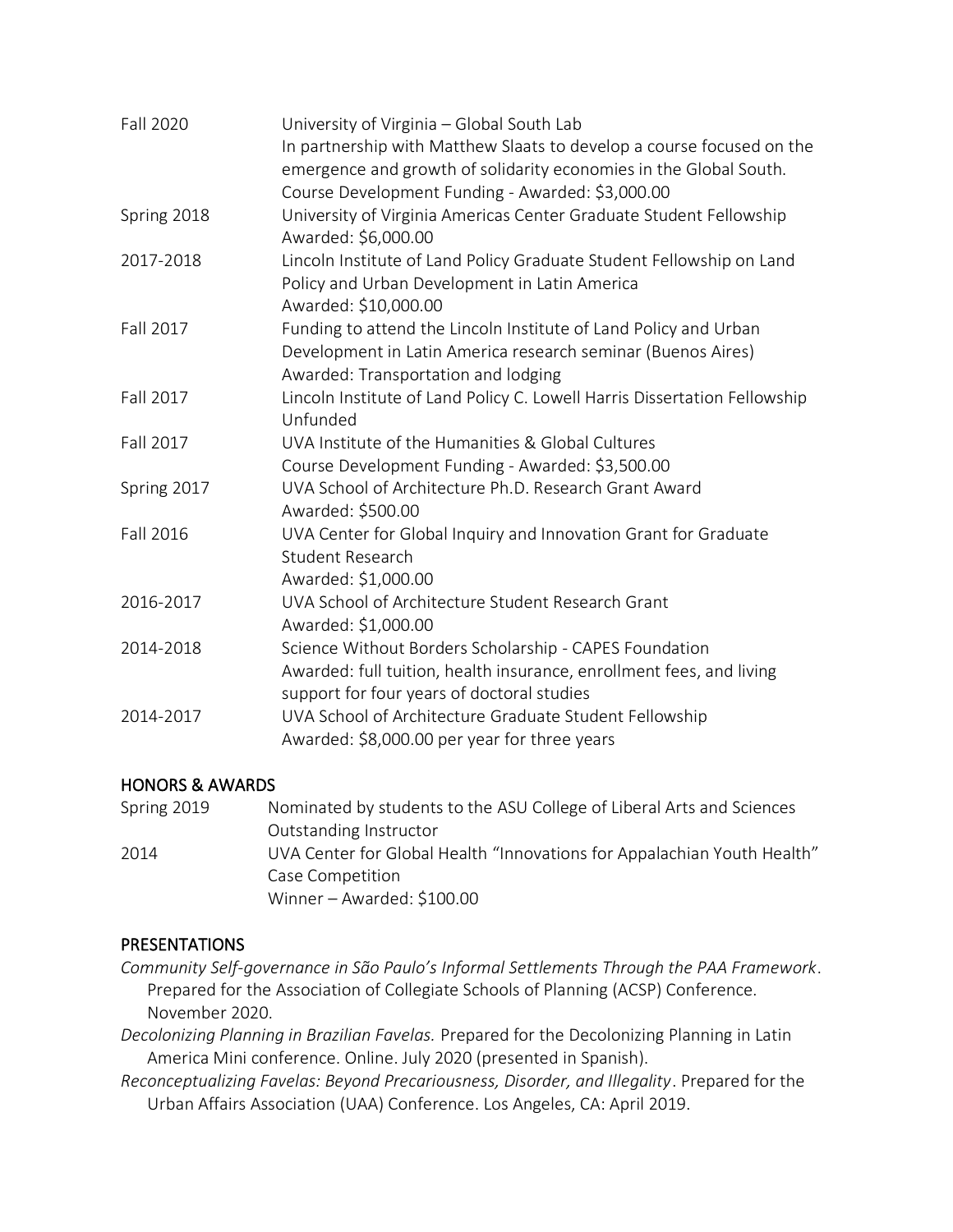- *Governance from within in São Paulo's favelas*. Prepared for the Lincoln Institute of Land Policy's research seminar on Land Policy and Urban Development in Latin America. Buenos Aires, Argentina: November 2017.
- *Materializing the collective: everyday practices in São Paulo's favelas*. Prepared for the Association of Collegiate Schools of Planning (ACSP) Conference. Denver, CO: October 2017.
- *Autogestion: reframing Brazilian favelas*. Prepared for The Space of Struggle Mini-Conference on Radical Planning. Portland, OR: November 2016.

## Invited Talks:

*The History of Place: How did we get here? …and how can we move forward? – Community Land Trusts and Community Control*. Prepared for the Great Lakes Main Street Conference, organized by the Indiana Office of Community and Rural Affairs. August 2021.

*Community Mobilization and Power in Puerto Rico*. Guest lecture for the Cities and Sustainability course at the CUNY (taught by Hillary Brown): Fall 2020, Spring 2021.

- *The Insurgent City*. Guest lecture for the Planning Theory and Practice course at the University of Virginia (taught by Barbara Brown Wilson): Fall 2015 and 2017.
- *Legal Aspects of Planning in Brazil*. Guest lecture for the Legal Aspects of Planning course at the University of Virginia (taught by Ellen Bassett): Fall 2016.

## TEACHING AND ADVISING

University of New Mexico

Advancing More Than Human Rights to the City - Independent Study – Graduate – Summer 2021 (remote and synchronous)

Analytical Methods for Planning (CPR 511) Graduate Seminar – Spring 2021 (remote and synchronous)

Qualitative Research Methods (CPR 413 and 513) Graduate and Undergraduate Seminar – Spring 2021 (remote and synchronous)

Foundations of Community Development (CRP 531) Graduate Seminar - Spring 2020 (cotaught with Renia Ehrenfeucht).

# Arizona State University Taught Classes:

 *Sustainable Urbanism* (PUP 465/565) Graduate and Undergraduate – Spring 2019 *Theory and History of the Urban Global* South (PUP 494/598) Graduate and Undergraduate – Spring 2019

*Intro to Urban Planning* (PUP 301) Undergraduate – Spring 2019

 *Planning Methods* (PUP 424) – Fall 2018 and Spring 2019 (remote and asynchronous) *Intro to Urban Planning* (PUP 301) - Fall 2018 and Spring 2019 (remote and asynchronous) *Planning Methods I* (PUP 571) Graduate – Fall 2018

*Theory of Urban Design* (PUP 420) - Fall 2018 (remote and asynchronous)

*Public Participation in Planning* (PUP 410) – Fall 2018 (remote and asynchronous)

## Arizona State University Adivising: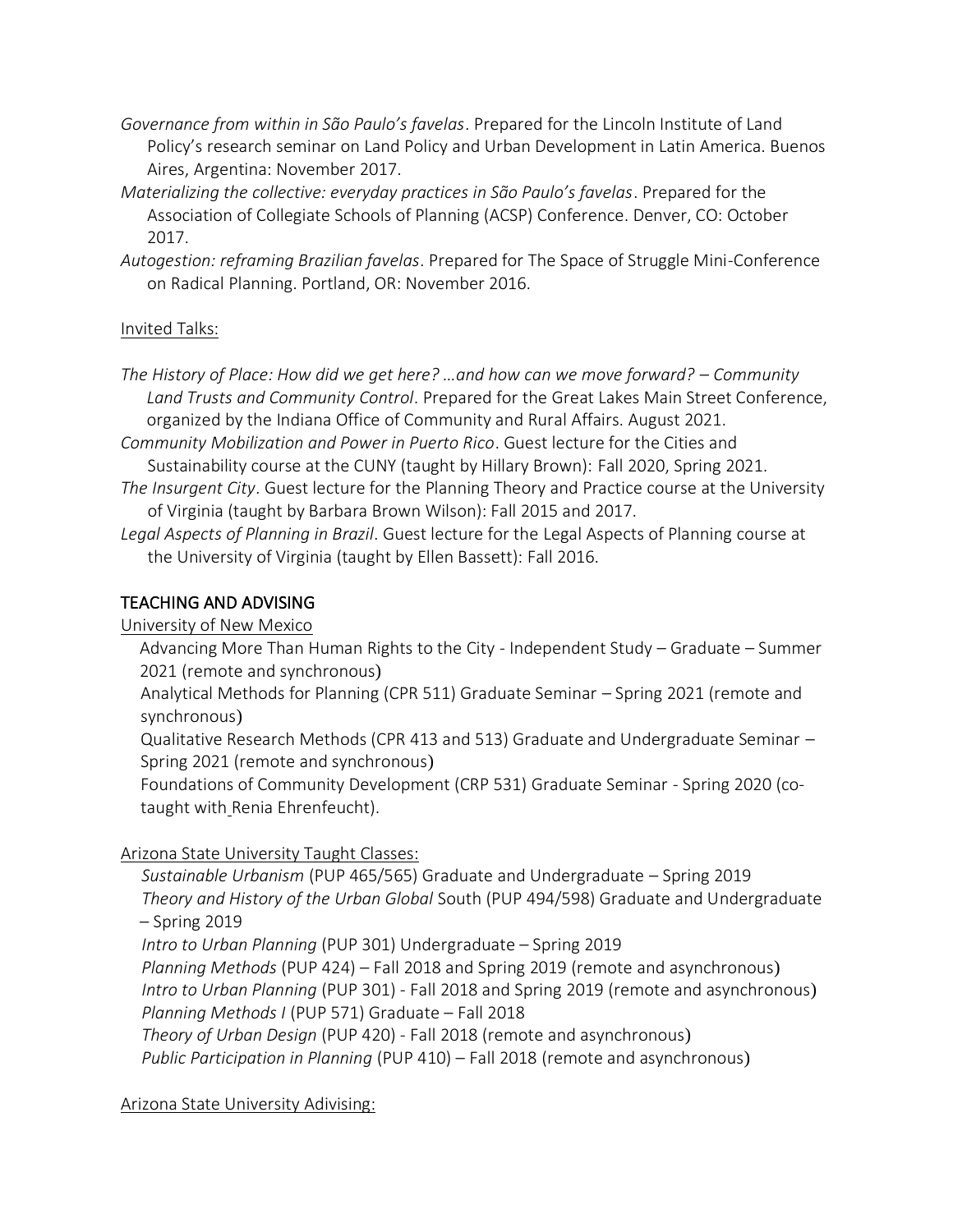*Independent Study and Thesis Advisor in Urban Planning* – Spring 2019 Thesis Title: "Lost in Middle America"

#### University of Virginia Taught Class:

*Cities of the Global South* (PLAN 5500) Graduate – Fall 2017

### University of Virginia Teaching Assistant:

*Legal Aspects of Planning* (PLAN 3060/6060) Graduate and Undergraduate – Fall 2016

### University of Virginia Adivising:

 *Honor Thesis Advisor in Political and Social Thought* - 2014-2015 Thesis Title: "Cidade Para Quem? Participatory Urban Planning in Recife, Brazil"

### Universidade Paulista – UNIP Taught Classes:

 *Architectural Design Studio (Single Family Residence)* Undergraduate - Spring 2014 *Architectural Design Studio (High Density Low-income Housing)* Undergraduate - Spring 2014 *Theory and History of Urban Planning* - Undergraduate - Fall 2013 *Architectural Design Studio - Space and Shape* - Undergraduate - Fall 2013

## ARCHITECTURE AND URBAN PLANNING POSITIONS

|                     | Aug 2013 - Apr 2014 Junior Landscape Architect                  |
|---------------------|-----------------------------------------------------------------|
|                     | Núcleo Arquitetura da Paisagem - São Paulo, Brazil              |
| Oct 2012 - Jul 2013 | Sustainability Project Manager                                  |
|                     | OTEC (Energy Optimization for Construction) - São Paulo, Brazil |
| Jun 2011- Jul 2012  | Junior Architect and Urban Planner                              |
|                     | Davis Brody Bond - São Paulo, Brazil                            |
| Jun 2010 - Jun 2011 | Trainee Architect and Urban Planner                             |
|                     | High Tech Consultants - São Paulo, Brazil                       |
|                     |                                                                 |

#### PROFESSIONAL DEVELOPMENT

| Jan 2021             | UAA Webinar Navigating Challenges and Adopting Effective Career        |
|----------------------|------------------------------------------------------------------------|
|                      | Strategies - A Webinar for Black, Indigenous, and People of Color      |
|                      | (BIPOC) Graduate Students and Early Career Professionals               |
| Nov 2019 - July 2020 | Spanish course at the Instituto Cervantes Albuquerque                  |
| Apr 2019             | Teaching Effectiveness Workshop for Instructors: Learning and Using    |
|                      | Understanding by Design at the Urban Affairs Association Conference    |
| Jun 2018             | Summer Institute in Community Based Participatory Research for         |
|                      | Health: Indigenous and Critical Methodologies at the University of New |
|                      | Mexico                                                                 |
| Oct 2017             | Teaching with Technology Summit at the University of Virginia          |
| Mar 2012             | Short Course in Spatial Accessibility (18 hours) at the São Paulo's    |
|                      | Municipal Department of People with Disabilities and Reduced Mobility  |
| Sept 2011            | Design workshop - Designing Cycling Streets (8 hours) at the 9th       |
|                      | International Architecture Biennial of São Paulo                       |